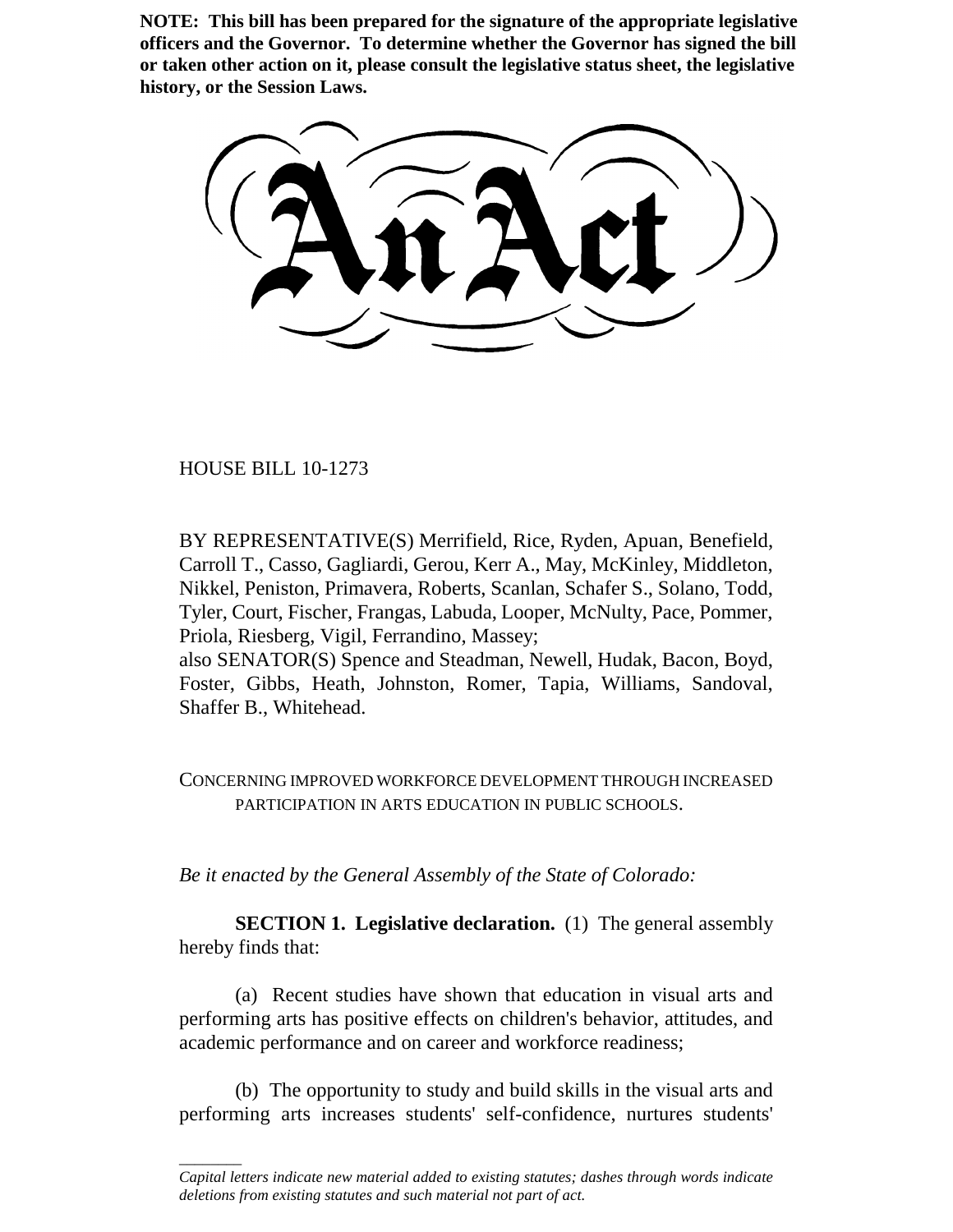creativity and curiosity, provides on-going challenges for students, helps students remain engaged in school, facilitates building positive relationships between students and teachers, and, as a result of these effects, helps reduce the school dropout rate;

(c) Visual arts and performing arts education provide an alternative method of reaching struggling students, including those who are disadvantaged, those for whom English is a second language, and students with disabilities:

(d) The innovation and creativity that students exercise and foster in visual arts and performing arts education enables them to innovate, creatively solve problems, and bring greater creativity to their thinking in the more traditional education areas of reading, mathematics, and science and to develop the twenty-first-century critical thinking, collaboration, communication, and leadership skills that are crucial to success in today's workforce;

(e) Because of the level of innovation and creativity demanded for Colorado and the nation to stay competitive in the global economy, it is crucial that each student graduate from a public high school in Colorado with a solid foundation in visual arts and performing arts education that will enable the student to participate fully, creatively, and successfully in the state's economy and workforce.

(2) The general assembly finds, therefore, that requiring school districts and charter schools to fully integrate visual arts and performing arts education into the elementary and secondary school curriculum and into the description of postsecondary and workforce readiness is necessary to more fully support workforce development within the state and ensure that Colorado is able to compete economically on both a national and global scale.

**SECTION 2.** Article 1 of title 22, Colorado Revised Statutes, is amended BY THE ADDITION OF A NEW SECTION to read:

**22-1-104.5. Teaching of visual arts and performing arts**  definitions. (1) AS USED IN THIS SECTION, UNLESS THE CONTEXT OTHERWISE REQUIRES:

## PAGE 2-HOUSE BILL 10-1273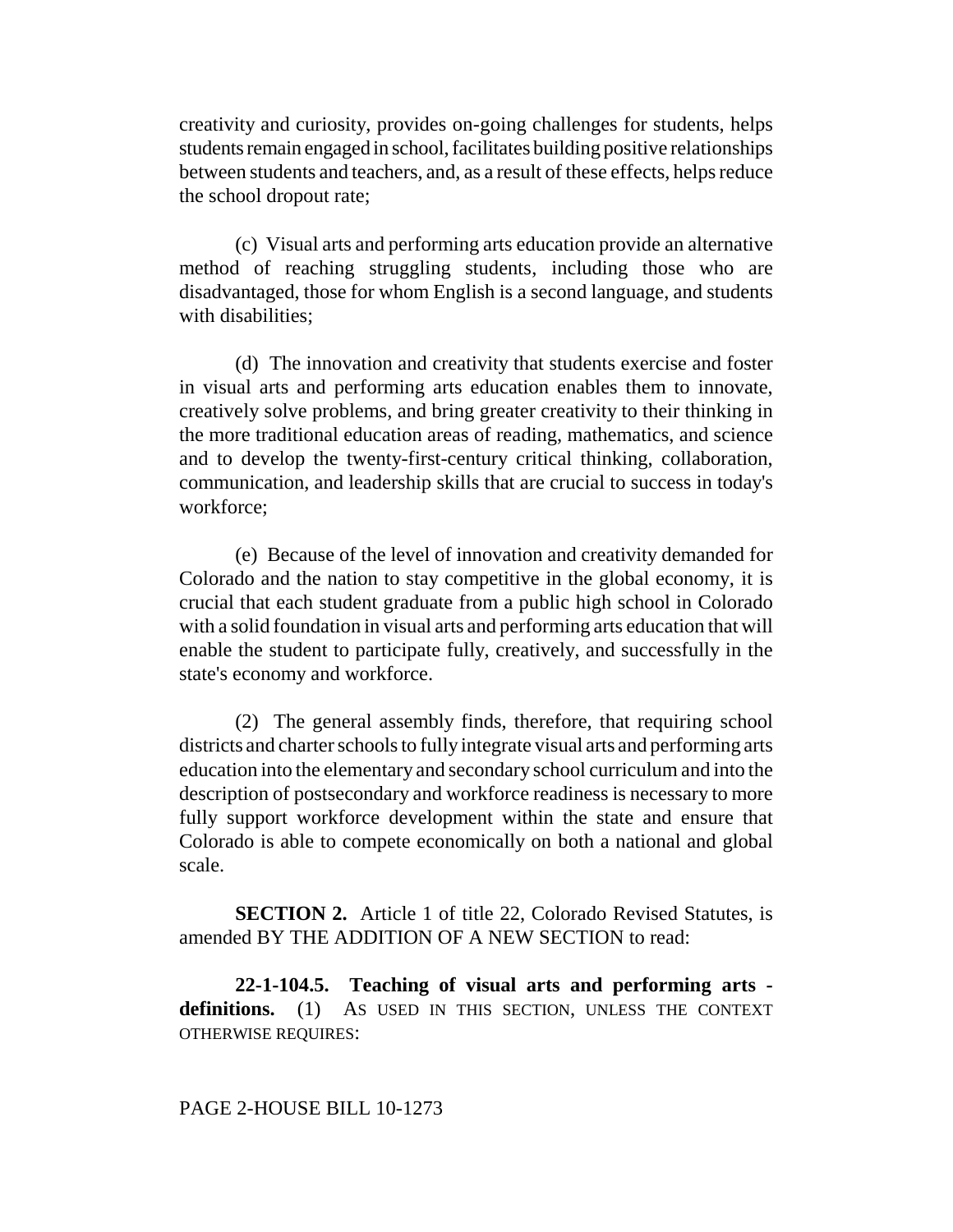(a) "COURSE" INCLUDES, BUT NEED NOT BE LIMITED TO, A TRADITIONAL CLASS, AN ON-LINE COURSE OF STUDY, AN INTERNSHIP, AN EXTERNSHIP, A MENTOR EXPERIENCE, OR AN INDEPENDENT STUDY COURSE THAT CULMINATES IN AN INTEGRATIVE OR SPECIALIZED PERFORMANCE, SHOWCASE, OR EXHIBITION.

(b) "PERFORMING ARTS" MEANS ART FORMS THAT ARE EXPRESSED BY INDIVIDUALS OR GROUPS THAT INVOLVE PERFORMANCE THROUGH MULTI-SENSORY EXPERIENCES, WHICH PERFORMANCES MAY INCLUDE, BUT NEED NOT BE LIMITED TO, DANCE, MUSIC, THEATER, AND DIGITAL OR ELECTRONIC PRODUCTIONS.

(c) "VISUAL ARTS" MEANS ART WORKS CREATED BY INDIVIDUALS OR GROUPS USING A VARIETY OF MEDIA AND PROCESSES, WHICH ART WORKS MAY INCLUDE, BUT NEED NOT BE LIMITED TO, DRAWING, PAINTING, CERAMIC ARTS, SCULPTURE, PHOTOGRAPHY, GRAPHIC ARTS, PRINTMAKING, MEDIA ARTS, ELECTRONIC OR DIGITAL DESIGN, TEXTILES, JEWELRY, GLASS ARTS, AND FINE WOODWORKING.

(2) EACH PUBLIC SCHOOL IN THE STATE IS STRONGLY ENCOURAGED TO PROVIDE COURSES IN VISUAL ARTS AND IN PERFORMING ARTS, WHICH COURSES SHALL BE BASED ON CONTENT STANDARDS FOR VISUAL ARTS AND PERFORMING ARTS AND PROVIDED IN COMPLIANCE WITH STATE AND FEDERAL LAW. SCHOOL DISTRICTS AND PUBLIC SCHOOLS ARE STRONGLY ENCOURAGED TO EXPLORE AND IMPLEMENT INNOVATIVE DELIVERY MECHANISMS FOR PERFORMING ARTS AND VISUAL ARTS COURSES, INCLUDING BUT NOT LIMITED TO USING ON-SITE TECHNOLOGY AND SOFTWARE, ON-LINE EDUCATION, AND COLLABORATION AMONG COMMUNITY COLLEGES, OTHER SCHOOL DISTRICTS OR PUBLIC SCHOOLS, BOARDS OF COOPERATIVE SERVICES, AND REGIONAL SERVICE AREAS.

**SECTION 3.** The introductory portion to 22-2-106 (1) (a.5) and  $22-2-106$  (1) (a.5) (III) and (1) (a.5) (VI), Colorado Revised Statutes, are amended, and the said 22-2-106 (1) (a.5) is further amended BY THE ADDITION OF A NEW SUBPARAGRAPH, to read:

**22-2-106. State board - duties.** (1) It is the duty of the state board:

(a.5) To adopt, on or before December 15,  $2009$  2011, a comprehensive set of guidelines for the establishment of high school

## PAGE 3-HOUSE BILL 10-1273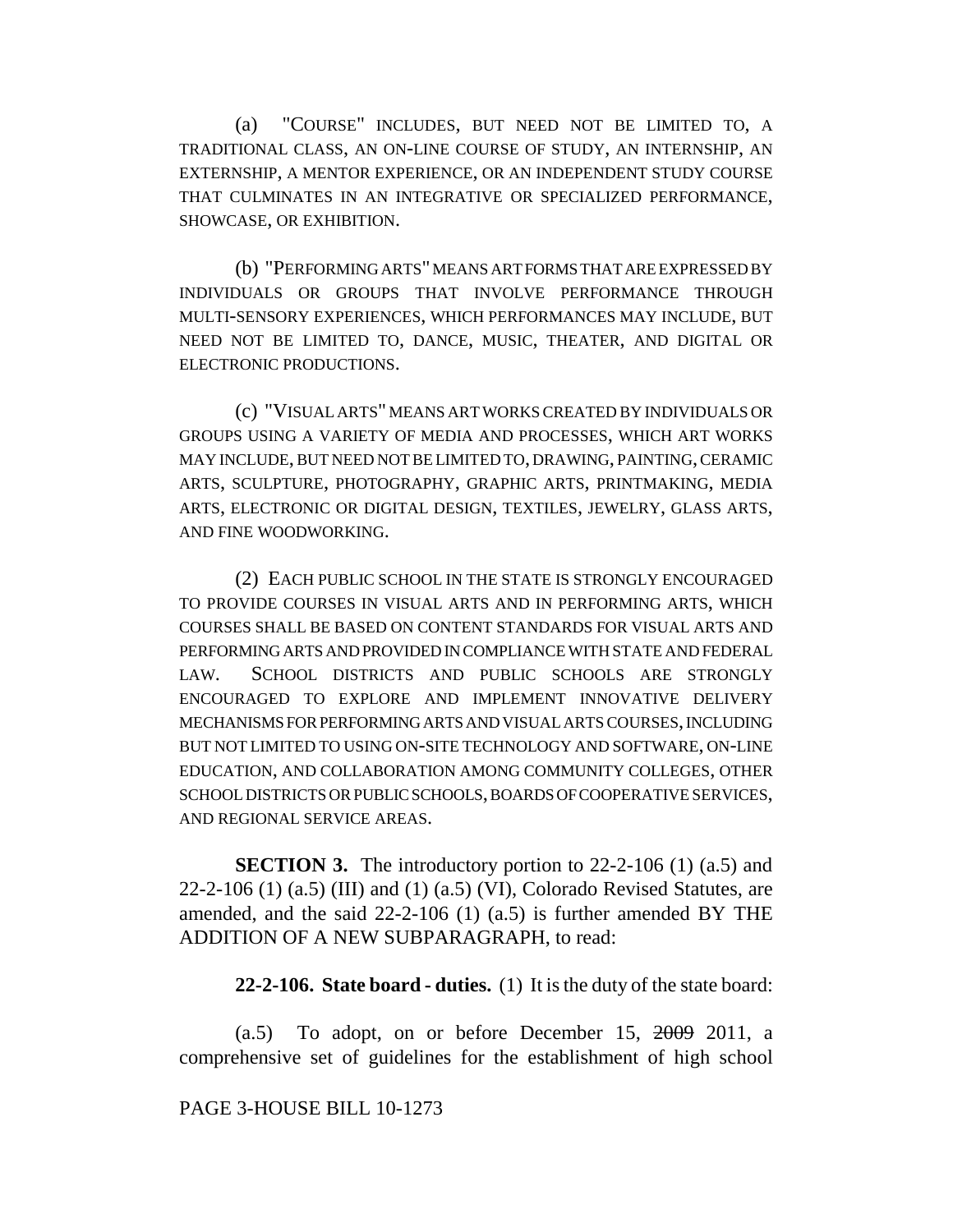graduation requirements to be used by each school district board of education in developing local high school graduation requirements. Each school district board of education shall retain the authority to develop its own unique high school graduation requirements, so long as those local high school graduation requirements meet or exceed any minimum standards or basic core competencies or skills identified in the comprehensive set of guidelines for high school graduation developed by the state board pursuant to this paragraph (a.5). In developing the guidelines for high school graduation, the state board shall utilize the recommendations of the state graduation guidelines development council established in section 22-7-414, as it existed prior to July 1, 2008, and shall:

(III) Work with the Colorado commission on higher education to ensure that the state board's guidelines for high school graduation adopted pursuant to this paragraph (a.5) and the postsecondary academic admission standards established pursuant to section 23-1-113, C.R.S., are aligned for students entering a four-year public postsecondary education institution on or after August 1, 2012 2013;

(VI) Recognize and acknowledge the importance of obtaining the core competency skills and standards to succeed in the twenty-first century, including but not limited to proficiency in math, science, and written and verbal communication skills; and

(VI.5) RECOGNIZE AND ACKNOWLEDGE THE IMPORTANCE OF EDUCATION IN PERFORMING ARTS, AS DEFINED IN SECTION 22-1-104.5(1) (b), AND VISUAL ARTS, AS DEFINED IN SECTION 22-1-104.5 (1) (c), IN STRENGTHENING STUDENT LEARNING IN OTHER SUBJECTS AND IN SUPPORTING STUDENTS' ABILITY TO SUCCEED IN THE TWENTY-FIRST CENTURY; AND

**SECTION 4.** 22-2-136 (2) (a), Colorado Revised Statutes, is amended BY THE ADDITION OF A NEW SUBPARAGRAPH to read:

**22-2-136. Additional duty - state board - individual career and academic plans - standards - rules.** (2) In establishing the standards for individual career and academic plans, the state board shall ensure, at a minimum, that:

(a) Each individual career and academic plan includes a career

PAGE 4-HOUSE BILL 10-1273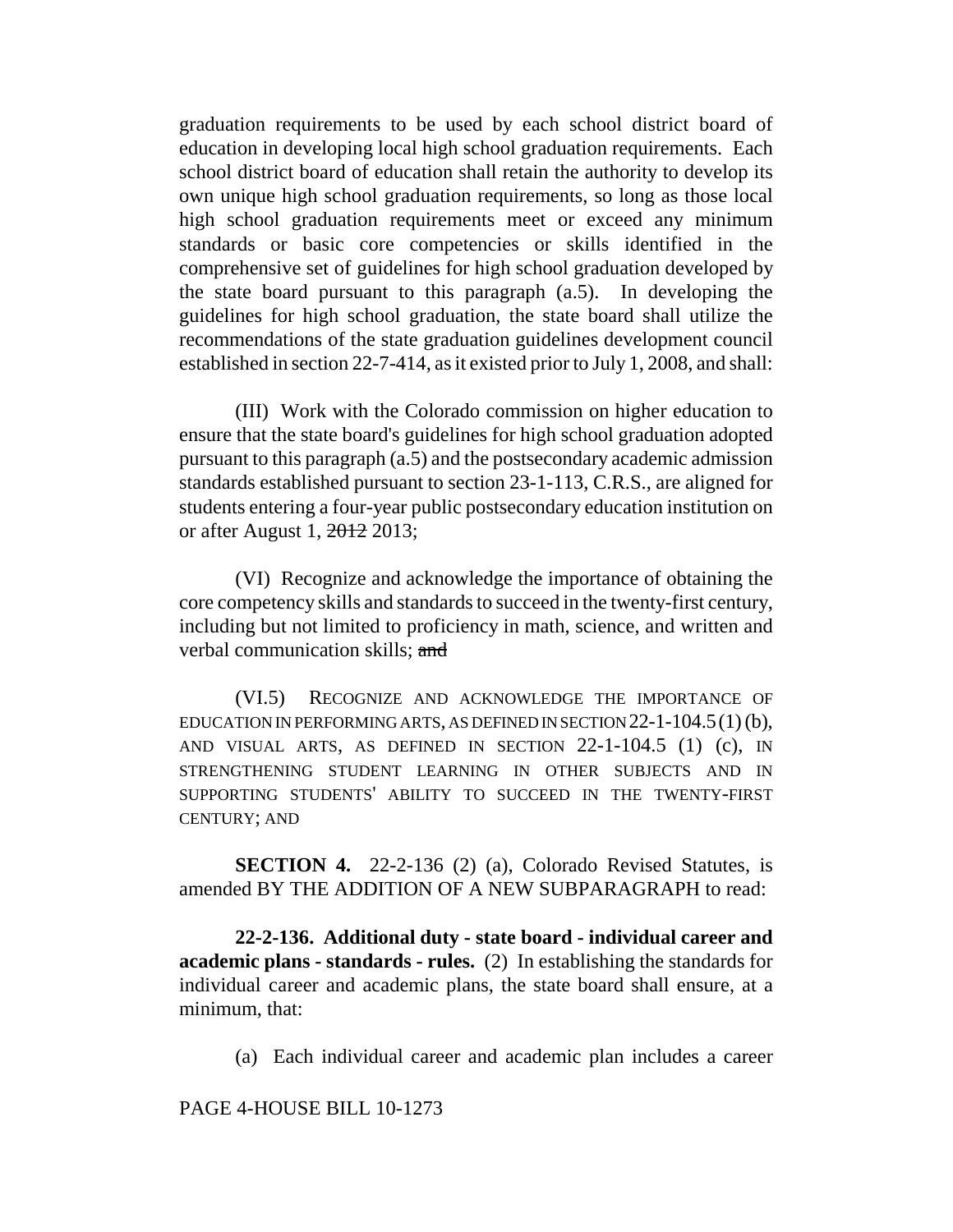planning and guidance component and a portfolio that reflects, at a minimum:

(II.5) THE STUDENT'S PROGRESS IN VISUAL ARTS AND PERFORMING ARTS COURSES;

**SECTION 5.** 22-7-1003, Colorado Revised Statutes, is amended BY THE ADDITION OF THE FOLLOWING NEW SUBSECTIONS to read:

**22-7-1003. Definitions.** As used in this part 10, unless the context otherwise requires:

(11.5) "PERFORMING ARTS" SHALL HAVE THE SAME MEANING AS PROVIDED IN SECTION 22-1-104.5 (1) (b).

(25) "VISUAL ARTS" SHALL HAVE THE SAME MEANING AS PROVIDED IN SECTION 22-1-104.5 (1) (c).

**SECTION 6.** 22-7-1005 (2) (a), Colorado Revised Statutes, is amended to read:

**22-7-1005. Preschool through elementary and secondary education - aligned standards - adoption - revisions.** (2) (a) The state board shall ensure that the preschool through elementary and secondary education standards, at a minimum, include standards in reading, writing, mathematics, science, history, geography, visual and ARTS, performing arts, physical education, world languages, English language competency, economics, civics, financial literacy, and any other instructional areas for which the state board had adopted standards as of January 1, 2008.

**SECTION 7.** 22-7-1009 (4), Colorado Revised Statutes, is amended to read:

**22-7-1009. Diploma endorsements - adoption - revisions.** (4) The state board shall also consider and may adopt criteria for a range of additional endorsements that a school district, BOCES, or institute charter high school may choose to grant to graduating students to recognize concentrated focus and outstanding achievement in a variety of subject areas, including but not limited to performance and fine VISUAL ARTS,

PAGE 5-HOUSE BILL 10-1273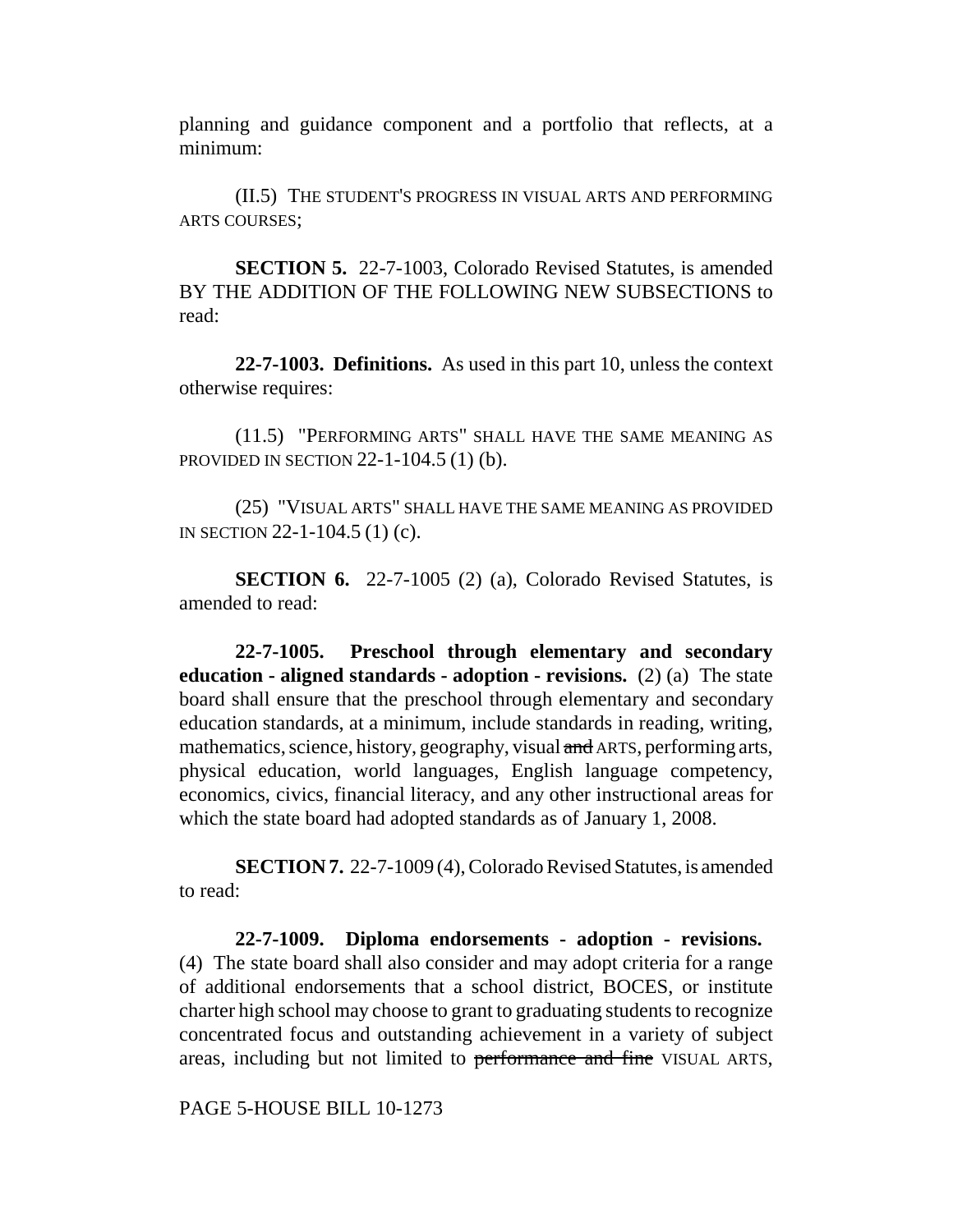PERFORMING arts, career and technical education, history and civics, mathematics, and science.

**SECTION 8.** 22-7-1013 (1) (b), Colorado Revised Statutes, is amended to read:

**22-7-1013. Local education provider - preschool through elementary and secondary education standards - adoption.** (1) (b) In revising its preschool through elementary and secondary education standards, each local education provider shall ensure that it adopts standards, at a minimum, in those subject matter areas that are included in the state preschool through elementary and secondary education standards, including but not limited to English language competency AND VISUAL ARTS AND PERFORMING ARTS EDUCATION.

**SECTION 9.** 22-7-1015 (2) (b), Colorado Revised Statutes, is amended to read:

**22-7-1015. Postsecondary and workforce readiness program technical assistance.** (2) (b) A local education provider may accommodate the range of student interests and aspirations by adopting multiple curricula that, combined, create multiple postsecondary and workforce readiness programs within a school district or within a high school that are designed to prepare a student for differing post-graduation goals, including but not limited to immediate entry into the workforce or matriculation into career and technical education or higher education. The local education provider shall ensure, however, that every postsecondary and workforce readiness program adopted by the local education provider:

(I) Is aligned with postsecondary and workforce readiness such that a student who successfully completes the program will be prepared to demonstrate postsecondary and workforce readiness prior to or upon attaining a high school diploma; AND

(II) INCLUDES COURSES IN VISUAL ARTS AND PERFORMING ARTS.

**SECTION 10.** 22-14-102, Colorado Revised Statutes, is amended BY THE ADDITION OF THE FOLLOWING NEW SUBSECTIONS to read: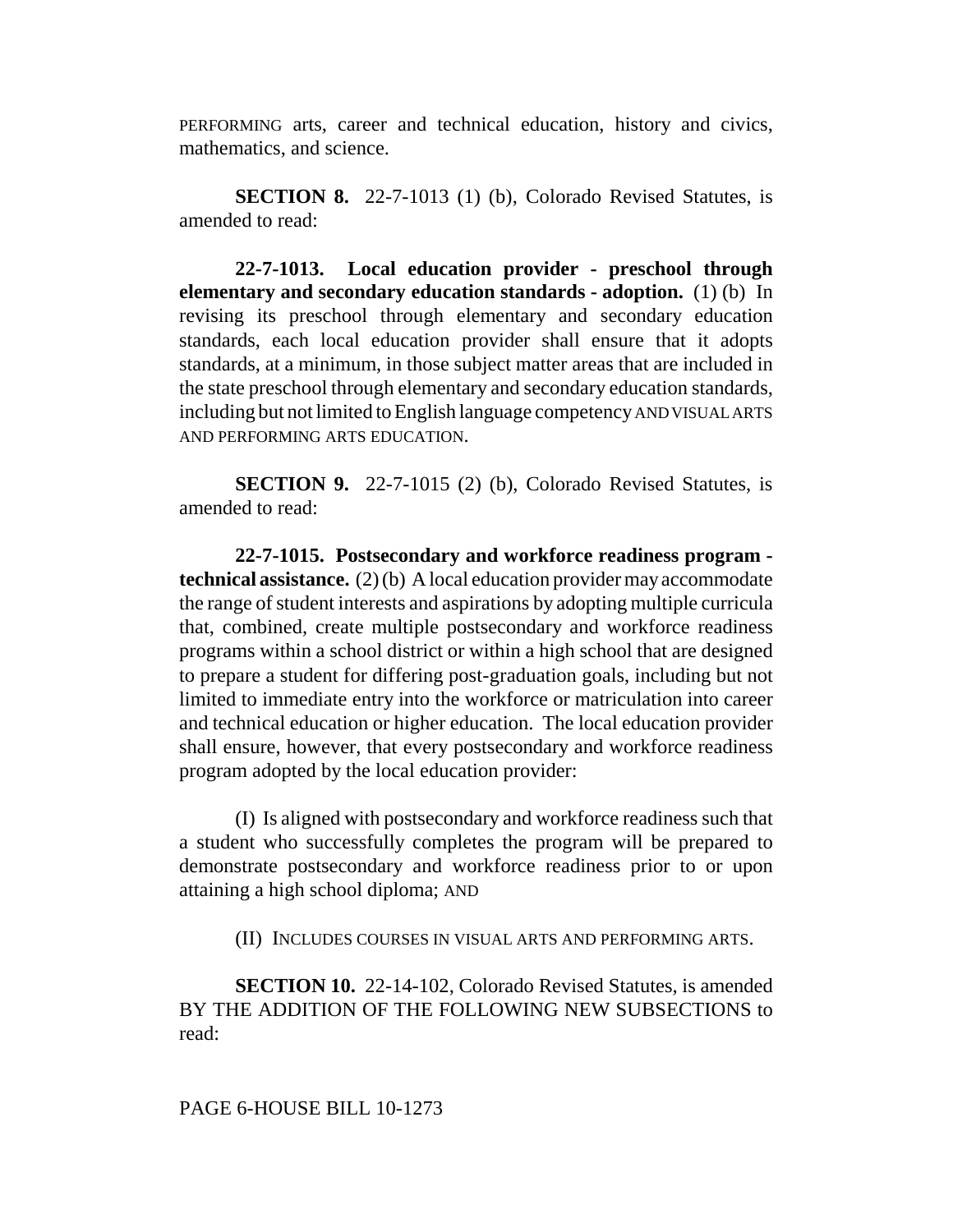**22-14-102. Definitions.** As used in this article, unless the context otherwise requires:

(10.5) "PERFORMING ARTS" SHALL HAVE THE SAME MEANING AS PROVIDED IN SECTION 22-1-104.5 (1) (b).

(17) "VISUAL ARTS" SHALL HAVE THE SAME MEANING AS PROVIDED IN SECTION 22-1-104.5 (1) (c).

**SECTION 11.** 22-14-103 (3) (c) (XII) and (3) (c) (XIII), Colorado Revised Statutes, are amended, and the said 22-14-103 (3) (c) is further amended BY THE ADDITION OF A NEW SUBPARAGRAPH, to read:

**22-14-103. Office of dropout prevention and student re-engagement - created - purpose - duties.** (3) To accomplish the purposes specified in subsection (2) of this section, the office shall also:

(c) Develop interagency agreements and otherwise cooperate with other state and federal agencies and with private, nonprofit agencies to collect and review student data and develop and recommend methods for reducing student dropout rates and increasing student engagement and re-engagement. The office shall, to the extent possible, collaborate with, at a minimum:

(XII) Agencies and nonprofit organizations within the child welfare system; and

(XIII) Private, nonprofit organizations that provide services for homeless families and youth; AND

(XIV) PRIVATE NONPROFIT OR FOR-PROFIT COMMUNITY ARTS ORGANIZATIONS THAT WORK IN EITHER VISUAL ARTS OR PERFORMING ARTS;

**SECTION 12.** 22-14-106 (2), Colorado Revised Statutes, is amended BY THE ADDITION OF A NEW PARAGRAPH to read:

**22-14-106. Local education provider practices assessment technical assistance - rules.** (2) Each practices assessment, at a minimum, shall address the high priority or priority local education provider's:

PAGE 7-HOUSE BILL 10-1273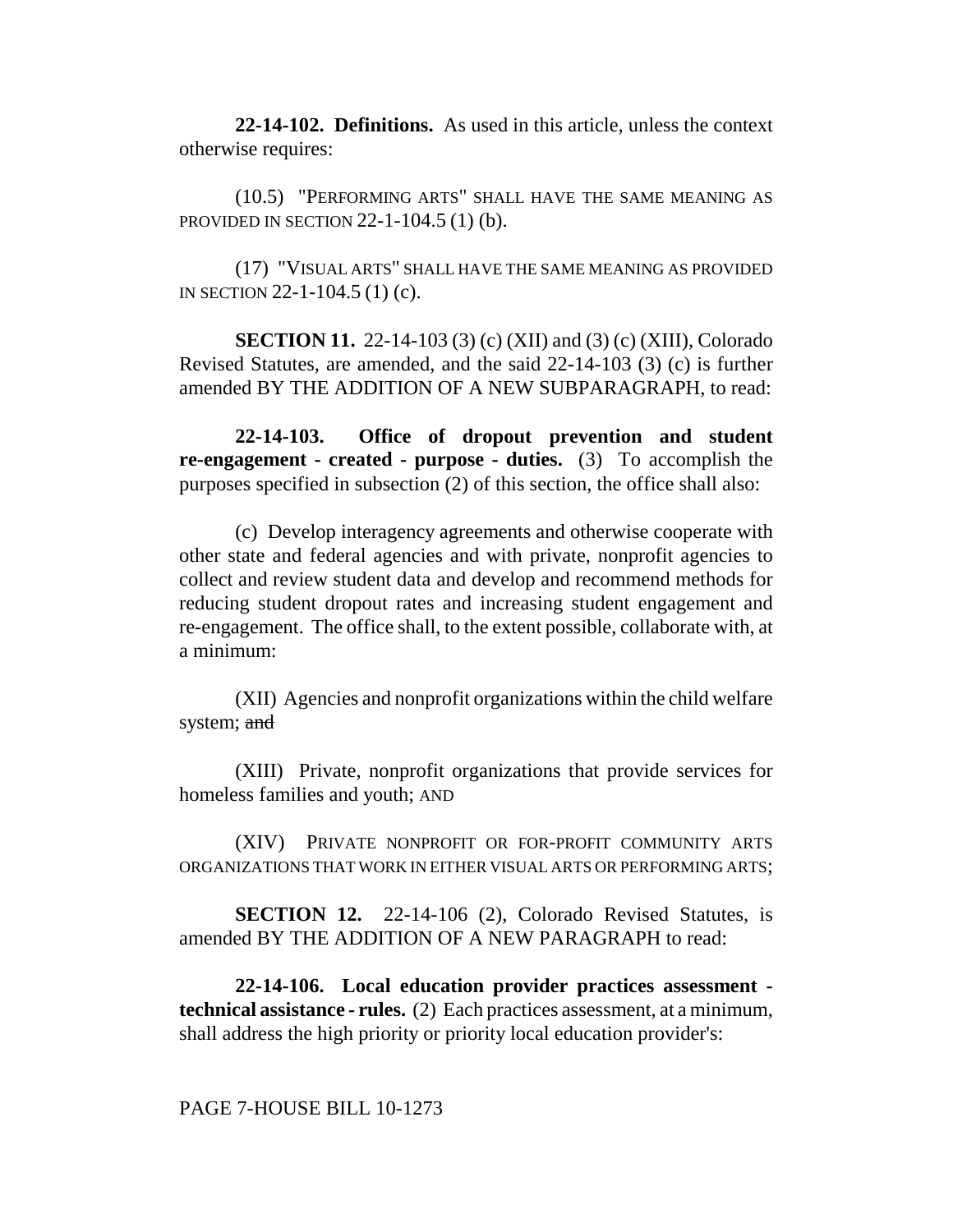(g.5) PRACTICES RELATING TO VISUAL ARTS AND PERFORMING ARTS EDUCATION, INCLUDING BUT NOT LIMITED TO THE AVAILABILITY OF COURSES IN VISUAL ARTS AND PERFORMING ARTS, REQUIREMENTS FOR OBTAINING VISUAL ARTS OR PERFORMING ARTS COURSE CREDITS, THE AVAILABILITY OF EXTRACURRICULAR ACTIVITIES THAT INVOLVE VISUAL ARTS OR PERFORMING ARTS, AND THE HIGH PRIORITY OR PRIORITY LOCAL EDUCATION PROVIDER'S RELATIONSHIPS WITH NONPROFIT OR FOR-PROFIT COMMUNITY ARTS ORGANIZATIONS;

**SECTION 13.** 22-14-107 (3) (a), Colorado Revised Statutes, is amended, and the said 22-14-107 (3) is further amended BY THE ADDITION OF A NEW PARAGRAPH, to read:

**22-14-107. Student graduation and completion plans - adoption - evaluation.** (3) In designing its student graduation and completion plan, each high priority or priority local education provider is encouraged to:

(a) Include a variety of innovative dropout reduction efforts in the plan, including new schools and programs that provide educational environments that are specifically designed to promote student re-engagement, including policies and programs that create alternative pathways to high school graduation; and

(a.5) EXPAND THE AVAILABILITY OF VISUAL ARTS AND PERFORMING ARTS COURSES AND OPPORTUNITIES THROUGH THE REGULAR SCHOOL CURRICULUM AND THROUGH INCREASED ACCESS TO EXTRACURRICULAR ACTIVITIES, INCLUDING BUT NOT LIMITED TO ENTERING INTO AGREEMENTS WITH NONPROFIT OR FOR-PROFIT COMMUNITY ARTS ORGANIZATIONS TO PROVIDE EXPANDED VISUAL ARTS AND PERFORMING ARTS EDUCATIONAL PROGRAMS; AND

**SECTION 14.** 22-14-109 (2) (b) (V) (H) and (2) (b) (V) (I), Colorado Revised Statutes, are amended, and the said 22-14-109 (2) (b) (V) is further amended BY THE ADDITION OF A NEW SUB-SUBPARAGRAPH, to read:

**22-14-109. Student re-engagement grant program - rules application - grants - fund created - report.** (2) The state board shall adopt rules pursuant to the "State Administrative Procedure Act", article 4 of title 24, C.R.S., for implementing the grant program. At a minimum, the

## PAGE 8-HOUSE BILL 10-1273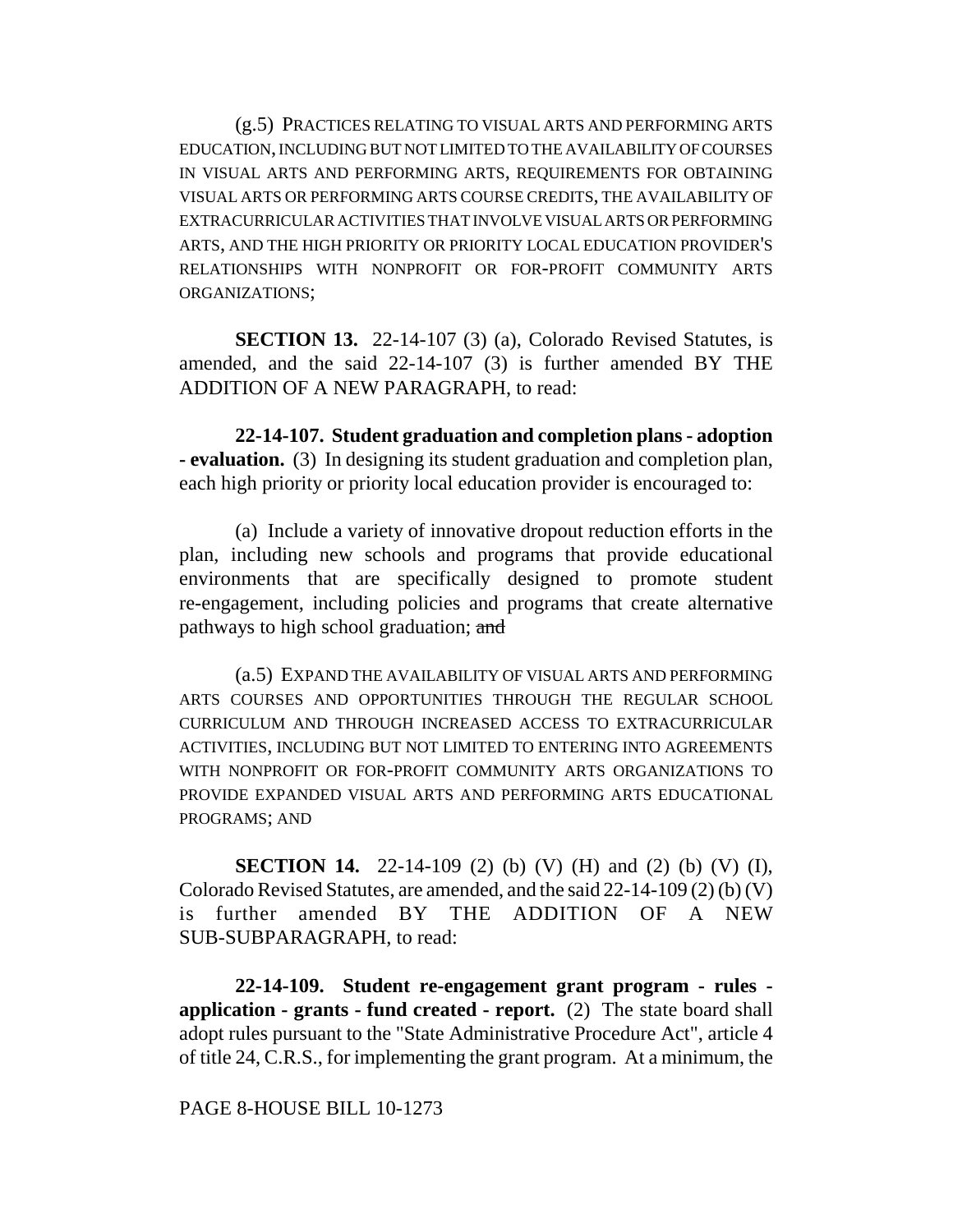rules shall include:

(b) The information to be included on grant applications, including at a minimum:

(V) A description of the local education provider's policies and practices related to:

(H) Innovations to address barriers to school engagement and success; and

(I) Transference of student records to and receipt of student records from other local education providers; AND

(J) STUDENT PARTICIPATION IN AND THE AVAILABILITY OF VISUAL ARTS AND PERFORMING ARTS EDUCATION.

**SECTION 15.** 22-27.5-101 (1) (c) and (1) (e), Colorado Revised Statutes, are amended to read:

**22-27.5-101. Legislative declaration.** (1) The general assembly hereby finds that:

(c) With the increased difficulties in funding public education and increased emphasis on core academic subjects, schools have been forced to focus their resources on teaching the core curriculum subjects of reading, writing, and mathematics and have been less able to fund education in music, dance, theater, and the visual arts OR PERFORMING ARTS EDUCATION or to provide vocational CAREER AND TECHNICAL education;

(e) A grant program to provide additional funding for schools to sponsor before- and after-school programs in the VISUAL ARTS AND PERFORMING arts and in vocational CAREER AND TECHNICAL EDUCATION subjects will have the combined benefits of providing a wider range of VISUAL ARTS, PERFORMING arts, and vocational CAREER AND TECHNICAL education, exposing students to a wide range of opportunities in music, dance, creative writing, theater, photography, and other visual arts AND PERFORMING ARTS, assisting students in obtaining skills in a wide variety of vocations, enabling students to discover their artistic and vocational VOCATION-RELATED talents, and providing greater incentives for some

PAGE 9-HOUSE BILL 10-1273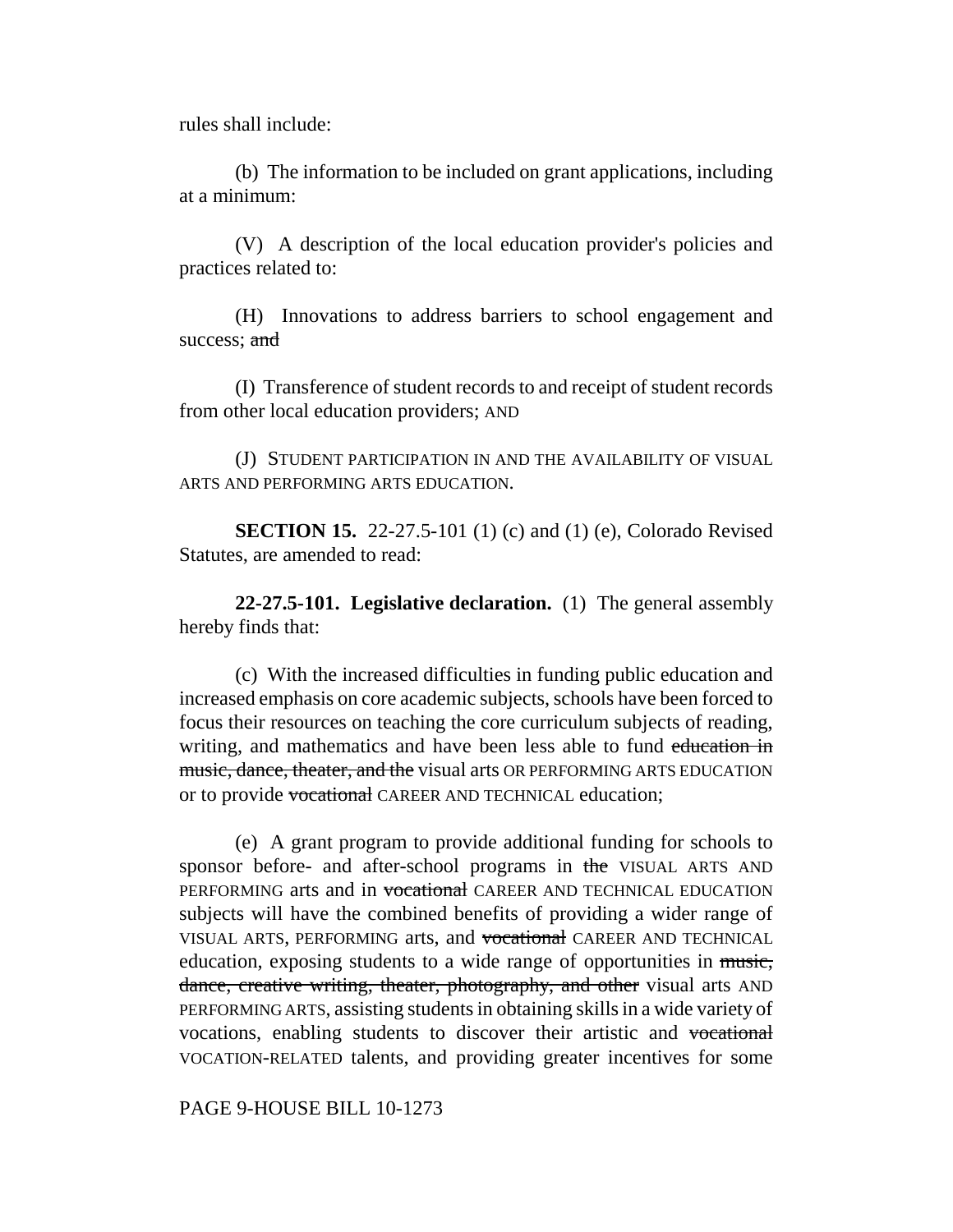students to stay in school.

**SECTION 16.** 22-27.5-102 (1), Colorado Revised Statutes, is amended, and the said 22-27.5-102 is further amended BY THE ADDITION OF THE FOLLOWING NEW SUBSECTIONS, to read:

**22-27.5-102. Definitions.** As used in this article, unless the context otherwise requires:

(1) "Arts-based activity program" means a before- or after-school program that provides students with an opportunity to learn about and participate in an arts-based activity including but not limited to theater, music, dance, creative writing, photography, ceramics, sculpture, painting, and any other form of IN visual arts OR PERFORMING ARTS.

(5.5) "PERFORMING ARTS" SHALL HAVE THE SAME MEANING AS PROVIDED IN SECTION 22-1-104.5 (1) (b).

(8.5) "VISUAL ARTS" SHALL HAVE THE SAME MEANING AS PROVIDED IN SECTION 22-1-104.5 (1) (c).

**SECTION 17.** 23-8-103 (2) (a), Colorado Revised Statutes, is amended to read:

**23-8-103. Standards for eligibility for grants - rules.** (2) Any course approved pursuant to subsection (1) of this section shall:

(a) Be designed to provide students with an entry-level occupational skill or prepare students for further education, INCLUDING BUT NOT LIMITED TO SKILLS OR PREPARATION IN THE AREAS OF VISUAL ARTS, AS DEFINED IN SECTION 22-1-104.5 (1) (c), C.R.S., OR PERFORMING ARTS, AS DEFINED IN SECTION 22-1-104.5 (1) (b), C.R.S.;

**SECTION 18. Safety clause.** The general assembly hereby finds,